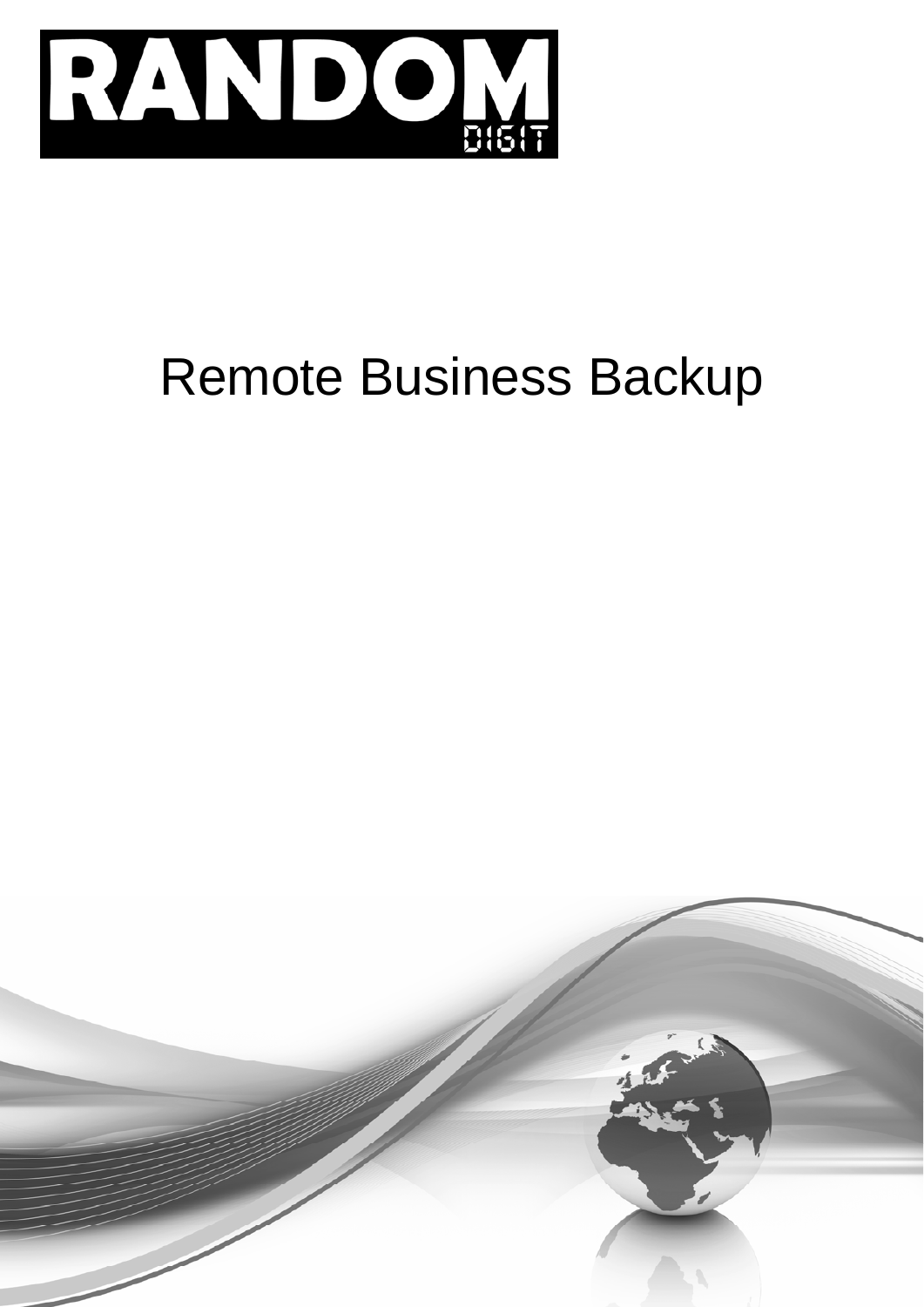## Remote Business Backup

## **What is Remote Business Backup?**

Remote Business Backup is a service which takes your current company backup and sends a copy to our dedicated backups servers on the internet.

## **How would my company benefit from hosting with Random Digit?**

With ever-increasing demands for businesses to use computers for all admin functions, the requirement to backup your data has never been so great. With the need to find fault tolerate solutions, we at Random Digit believe we can offer a cost effective alternative to this expensive scenario.

Our team of motivated industry professionals, many from contracting backgrounds, are experienced and used to working on all types of server and software configurations from differing industry sectors. We have the expertise to cover all industry technologies currently in use and our commitment to ongoing training in the latest techniques and technologies helps keep us ahead of our game and provide you with a service that's second to none.

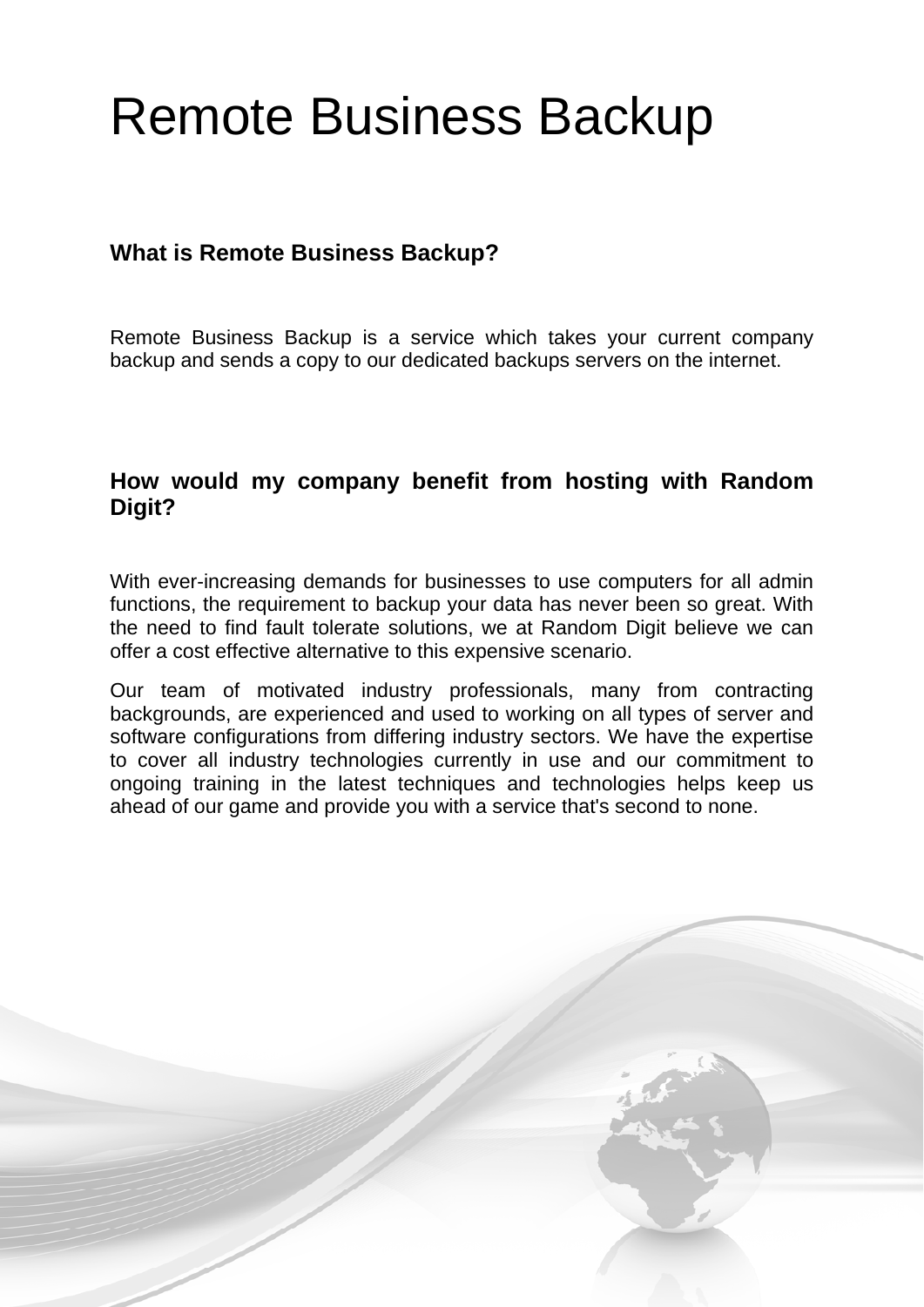#### **What expectations should we have?**

Expectations are sometimes hard to define, but we believe they should be clear and simple at all times. Should you have any problem with your files, you can instantly access them via our web interface.



Random Digit backup all our own backup servers to dedicated

servers on a different continental shelf. This provides you will a fault tolerate service which can be recovered from within two hours should the worst ever happen. We can also provide staggered backups of data and files to provide a level of data rollback.

#### **How does it work?**

We can either place our own software on your servers or proved you with a location and security credentials to allow you to backup yourselves. We calculate the required storage capacity and the amount of bandwidth your business expects to use and then everything is ready to go.